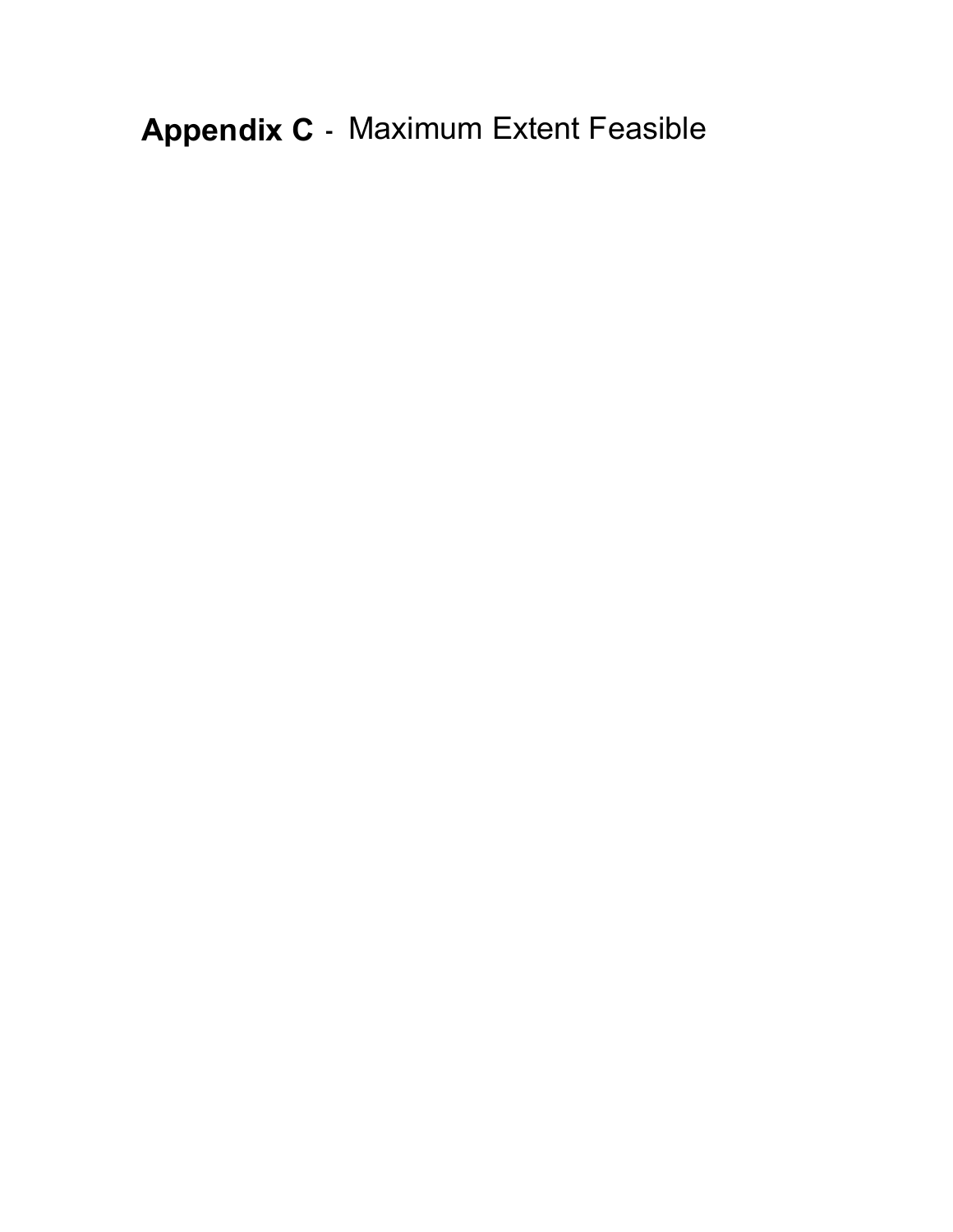# **Maximum Extent Feasible (MEF) Template – Public Right-of-Way Facilities**

# **Project Description:**

#### **Barrier Type for MEF Evaluation**

- New Construction Project with proposed accessible route features requiring MEF evaluation
- $\Box$  Reconstruction Project with existing accessible route barriers for MEF evaluation
- Isolated Accessible Route Barrier identified by Maintenance & Operations or public

#### **Roadway/Accessible Route Parameters**

- Roadway Classification:
- Design Speed/Posted Speed:
- Design Year ADT:
- Truck Percentage:
- Pedestrian related crash history:
- Within Urban Growth Area?:
- Facilities verified to be within right of way?:
- $\bullet$  CRP#:

**Existing Pedestrian Facilities** – general description (include a summary of the proposed pedestrian features throughout project, i.e. types of facilities, connections to existing facilities, etc.)

### **Pedestrian Design Standards** – cover the following subjects

- Discuss the criteria that apply to the pedestrian elements on the project that will be built to the Maximum Extent Feasible
- Include reference(s) to the appropriate PROWAG/ADA section(s) and Whatcom County Public Works Standards [including revision date]

**Alternative(s) analysis** – were there alternatives considered and why were they not selected? needed for new construction projects only

**Proposal** – cover the following subjects

• What features will remain that meet guidelines (Only applicable to features associated with barriers that are being evaluated for feasibility of removal, or justification being provided per the MEF process. For example, if an intersection has four corners and only one is altered to the MEF, only include information about that one corner)